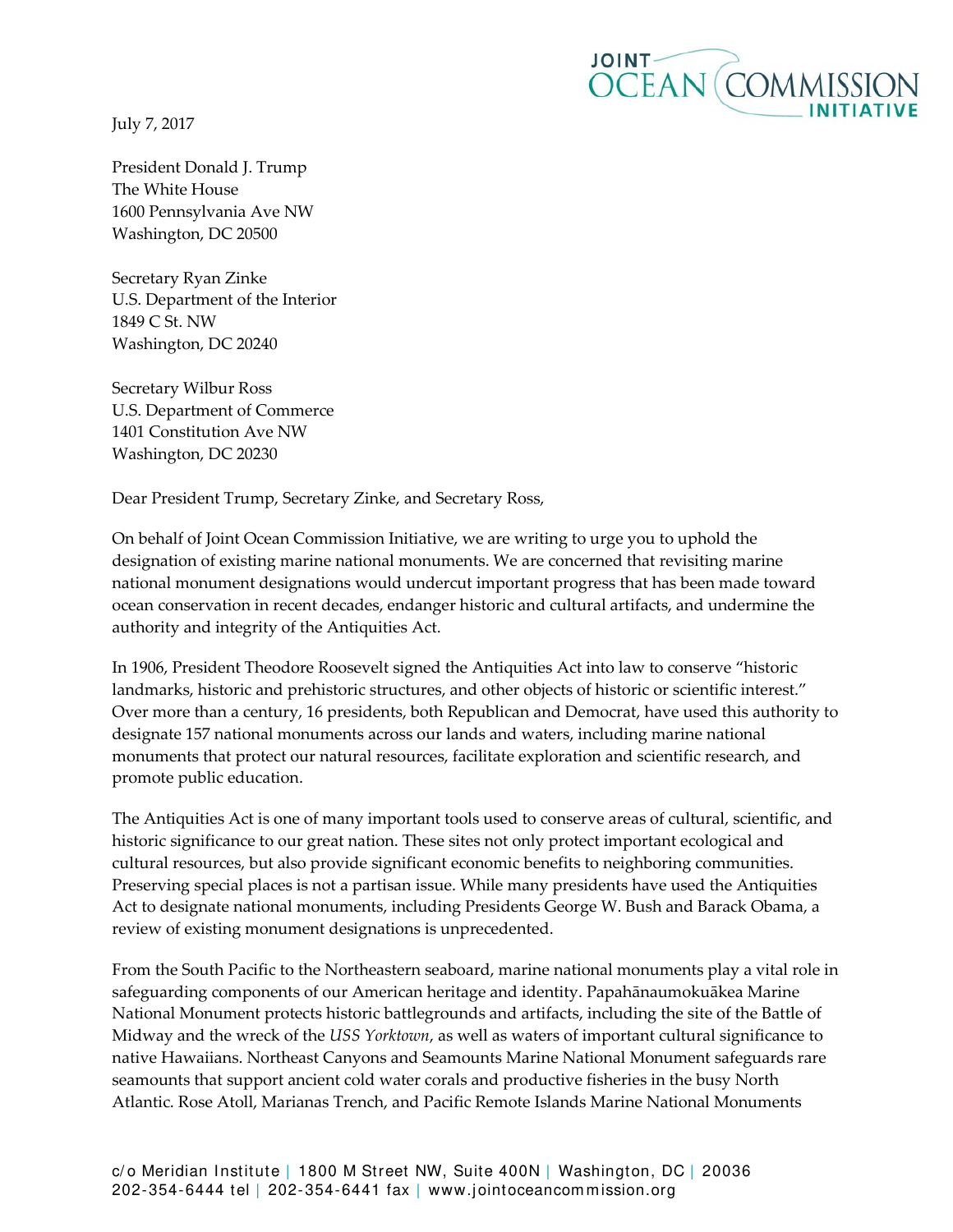encompass scientifically important and unique ecosystems, from hydrothermal vent communities at the bottom of ocean trenches to endemic giant clam colonies and remote seabird outposts on far flung atolls. Collectively, these five marine national monuments are home to thousands of marine species, many of which are found nowhere else on Earth.

The protection of ecologically and culturally significant ocean and coastal areas is in our national interest. Marine protections have been shown to improve fish stocks, bolster food security, promote marine biodiversity, and buffer against the impacts of rapidly changing ocean conditions. Moreover, monuments ensure the preservation of cultural legacies for future generations, and by promoting recreation, tourism, and education, they provide important economic benefits to local communities. Recreational fishing, a popular American pastime and critical economic driver, is enjoyed within many marine national monuments, along with snorkeling, diving, and scientific exploration. Given these abundant benefits, it comes as no surprise that a majority of Americans support marine national monument designations and expansions. This is evident in the fact that thousands of citizens have submitted comments in support of maintaining these protections.

As the Trump Administration crafts its own legacy for our oceans, we urge the administration to consider the valuable role monuments play in ensuring ecological, historic, and cultural benefits for the welfare of current and future generations.

Sincerely,

 $=$  White

Christine Todd Whitman Co-Chair, Joint Ocean Commission Initiative

Norman Y. Mineta Co-Chair, Joint Ocean Commission Initiative

## *Joint Initiative Co-Chairs and Leadership Council Members*

The Honorable Christine Todd Whitman | The Honorable Norman Mineta | Frances Beinecke | Don Boesch | Lillian Borrone | The Honorable Norm Dicks |Quenton Dokken | Vice Admiral Paul Gaffney | Robert Gagosian | Sherri Goodman | Scott Gudes | The Honorable Conrad Lautenbacher | Margaret Leinen | Christopher Lischewski | The Honorable Jane Lubchenco | Julie Packard | The Honorable Leon Panetta | John Pappalardo | The Honorable Pietro Parravano | Diane Regas | Randy Repass Andrew Rosenberg | The Honorable William Ruckelshaus | Paul Sandifer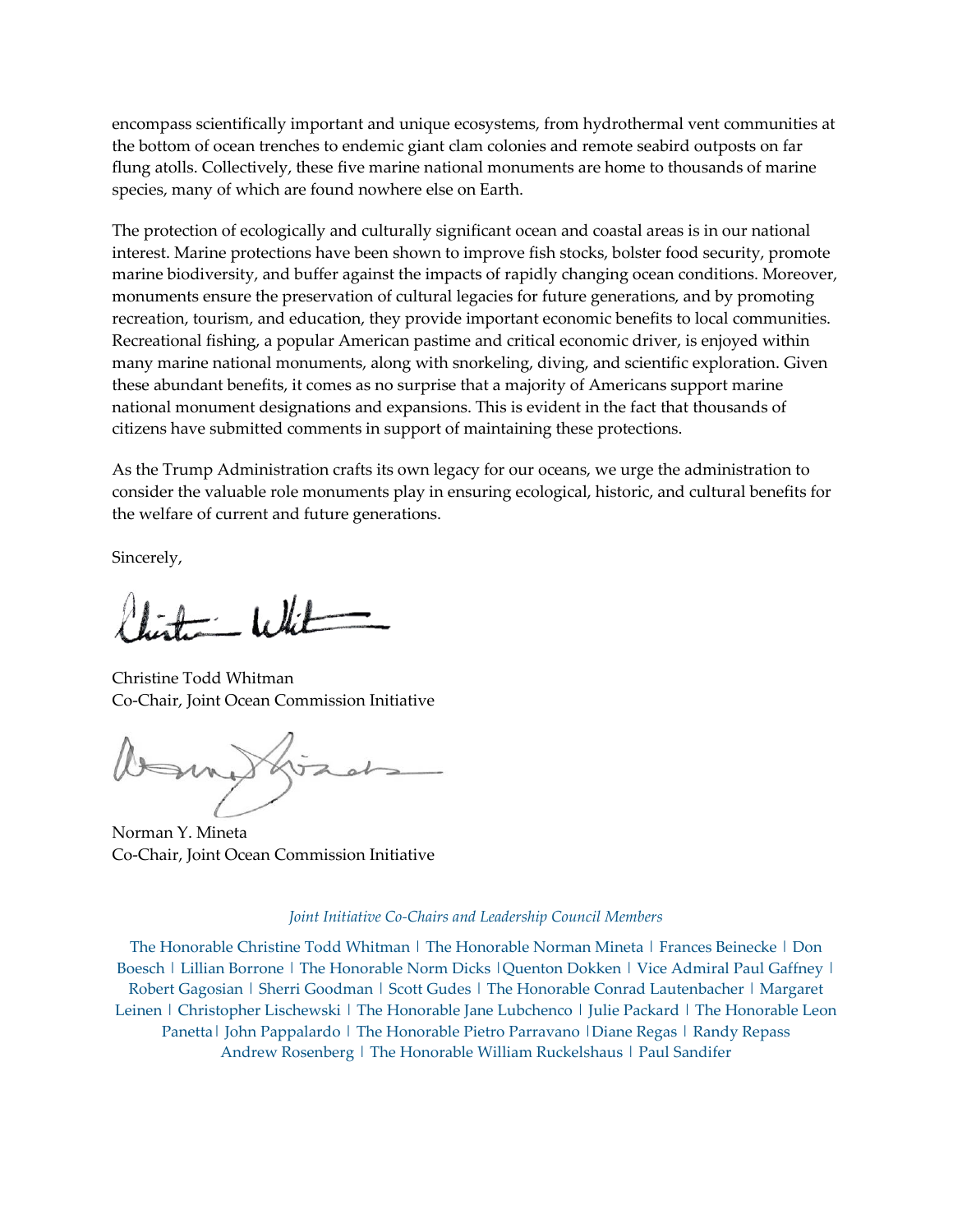## Appendix A

## Marine monuments protect ocean, honor war sacrifices

## *By: Norman Y. Mineta (Published* [May 21, 2017 in Honolulu Star Advertiser](http://www.staradvertiser.com/2017/05/21/editorial/island-voices/remembering-midway-marine-monuments-protect-ocean-and-honor-sacrifices-of-war/)*)*

When President Donald Trump and Australia Prime Minister Malcolm Turnbull met recently, they commemorated the Battle of the Coral Sea's 75th anniversary. Soon, in early June, we will remember the Battle of Midway, another pivotal point in World War II. The war is not the only link these battles share. They are also connected by conservation — historical conservation of past sacrifices, and ecological conservation of vital ocean ecosystems.

In May 1942, American and Japanese naval forces engaged in the world's first all-carrier battle on the Coral Sea. Despite losing the *USS Lexington*, it was a victory as Japan was prevented from establishing an airbase in Papua New Guinea. This outcome would not have been possible without the *USS Yorktown*, which sustained damages significant enough for Japan to presume it was unavailable to defend Midway.

That assumption was wrong and Adm. Chester Nimitz recalled the *Yorktown* in preparation for an attack. After limping to Pearl Harbor and 72 hours of repairs, the carrier was deployed to help intercept the impending attack. The Battle of Midway is considered the turning point for the Pacific Theater in WWII but the price for the *Yorktown* was steep as it sunk on June 7, 1942.

The *Lexington*, *Yorktown* and many of the brave sailors and airmen who served aboard now rest on the Pacific Ocean seafloor. While the Coral Sea and waters around the Northwestern Hawaiian Islands are thousands of miles apart, they share this important history.

They are also presently connected as both include marine reserves created by previous governments and at risk under reviews by current leadership. Soon the Interior and Commerce Departments will decide the fate of many land and sea monuments. Our Pacific marine monuments remind us that preserving ecosystems also memorializes the sacrifices of war.

As a Cabinet member to a democratic and republican president, I am familiar with advising our commander-in-chief on important decisions that will shape our future. In 2000, while I served as commerce secretary, President Bill Clinton created the Northwestern Hawaiian Islands Coral Reef Ecosystem Reserve. Six years later, while I was transportation secretary, President George W. Bush used executive authority to declare the same area Papahanaumokuakea Marine National Monument. With the recent expansion by President Barack Obama, this monument now includes the *Yorktown* and other sacred remains from the Battle of Midway.

Beginning with Teddy Roosevelt, seven presidents have protected this magnificent island chain and surrounding waters that are rich in biology and history. Each executive decisions addressed concerns of the day and built upon previous protections, resulting in Earth's largest marine reserve and military memorial and a bipartisan legacy to be passed down to future generations.